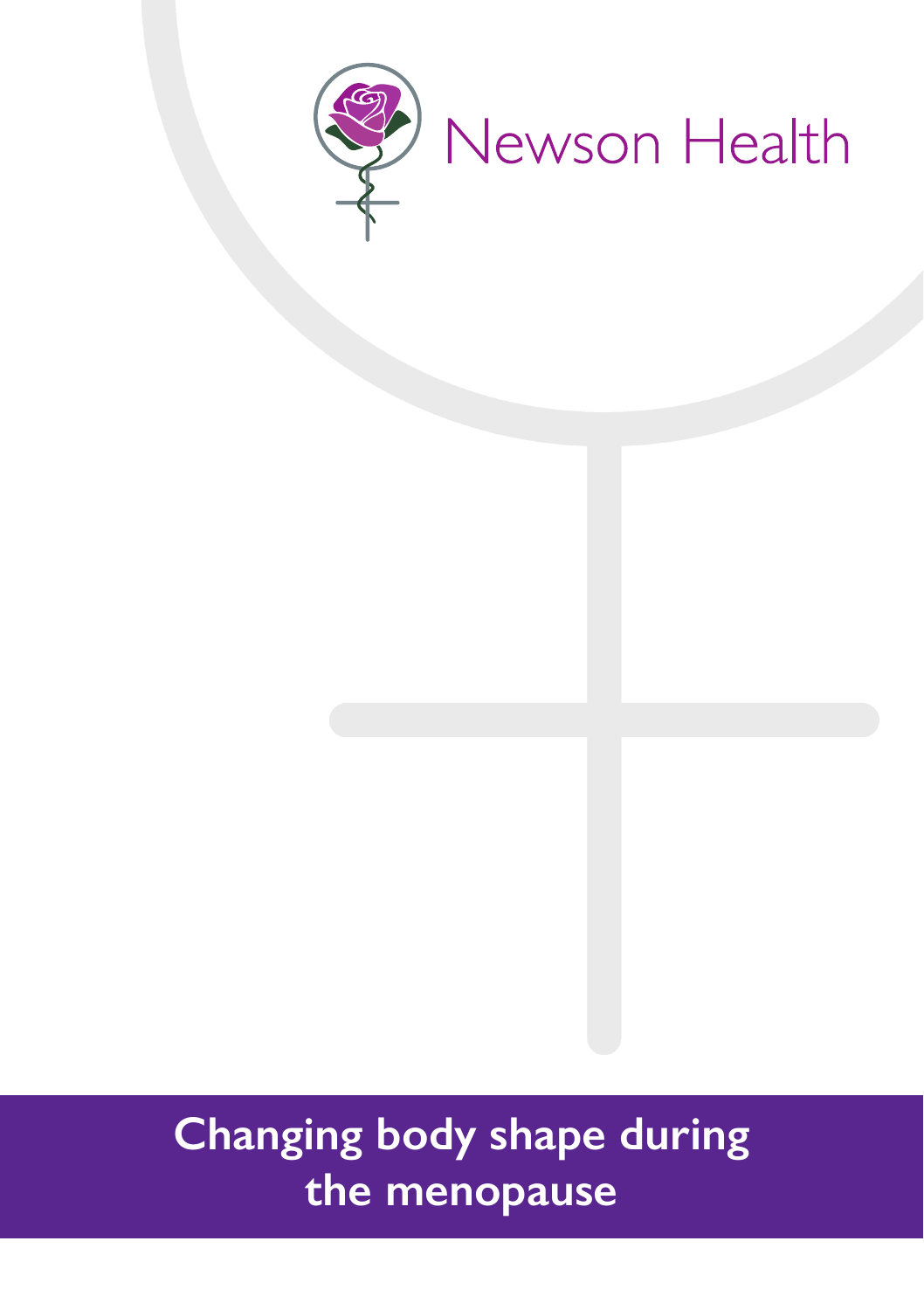This booklet has been written by Dr Zoe Hodson, GP with a special interest in the menopause and a doctor with Newson Health Menopause and Wellbeing Centre in the North West of England.

Contributions by Nutritional Therapist, Lindsey Beveridge.

For more information on Newson Health visit www.newsonhealth.co.uk

For more information on the menopause visit www.menopausedoctor.co.uk

Nearly all women will experience a change in their body shape during perimenopause and menopause. This is usually due to fluctuations in hormone levels and this is often a good time to reflect on food choices and exercise, with a focus on future health and wellbeing.

Eating behaviours and weight can be linked to many different aspects of life, including a different genetic make-up, stress levels, and quality of sleep - all these factors need to be taken into consideration alongside your hormonal health.

It can be hard to know which type of nutrition is best for you when there are so many conflicting messages and an intense focus on weight in the media; it's no wonder it can be difficult to know where to start.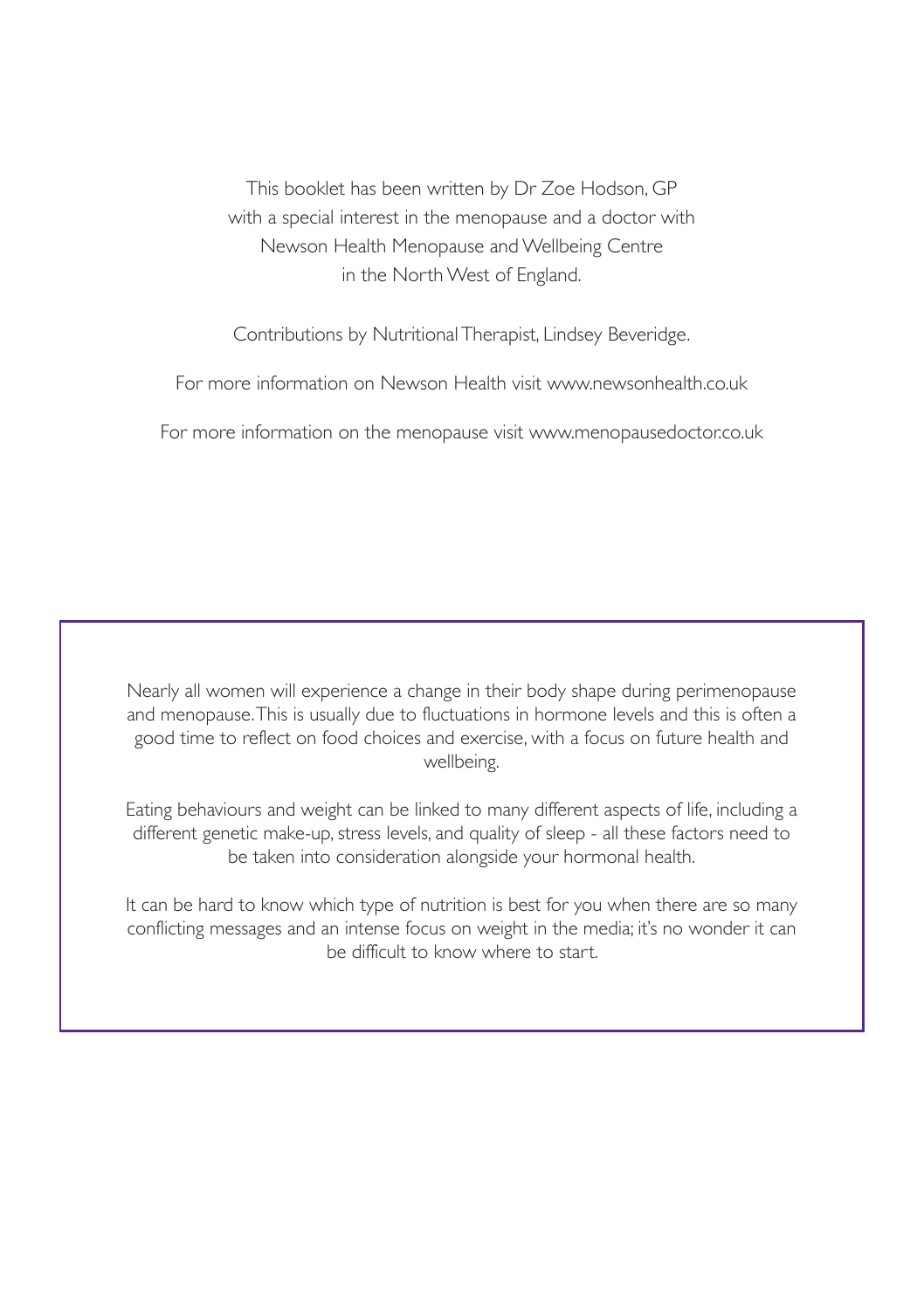# **How can fluctuating levels of hormones affect your body shape?**

A woman is in the menopause when she hasn't had a period for at least 12 months; this is usually because your ovaries have stopped producing eggs and are no longer producing the hormones estrogen, progesterone and testosterone. During the perimenopause (the time

leading up to the menopause when a woman has menopausal symptoms, but is still having periods), your hormones already start to fluctuate and decline, and this can affect many different pathways in your body.

## **Effects of changes to levels of estrogen**

#### *Increased fat around the middle*

Fluctuating or declining levels of ovarian estrogen can affect several pathways, and this is why many common symptoms arise. Estrogen receptors are present throughout every cell in your body from your brain to your gut. Your body starts to recognise the decreasing levels and will try to obtain a different form of estrogen produced by fat cells. Many women find that they start to develop a 'spare tyre' in response to this and might also have strong cravings for foods high in sugar or unhealthy fats, which the body will in turn lay down as (estrogenproducing) abdominal fat. There may also be changes to your visceral (internal fat). You can find out more about this by having a body composition scan (using a DEXA scan machine) that assesses your distribution of fat, muscle and bone mass, and can help inform nutrition and fitness plans and indicate whether there are any potential health risks for you.

#### *Stress and insulin resistance*

The sympathetic nervous system is supported by estrogen, so low levels can trigger a 'fight/flight/freeze' reaction. This stress reaction also releases adrenaline and cortisol – the 'stress' hormones. Adrenaline can cause symptoms such as an increase in heart rate, breathing rate, dry mouth, 'butterflies in the stomach'

and cortisol causes the body to release glucose for a burst of energy to allow the body to 'flee'. When this glucose is not utilised for physical activity, it triggers the release of insulin, which then packages the glucose away as fat.

Chronic stress can lead to something called 'insulin resistance'; this mechanism usually results in fluctuations of blood sugar levels which can, in turn, lead to a higher risk of developing type 2 diabetes and heart disease.

#### *Less exercise due to joint pains*

Lower levels of estrogen can often cause widespread joint pains and many women will reduce their day to day exercise because of this. Exercise helps physical health, psychological wellbeing and can reduce anxiety.

#### *Problems with sleeping*

Estrogen deficiency can disrupt sleep patterns due to a number of reasons. These include vasomotor symptoms such as hot flushes and night sweats, as well as disruption to melatonin (the sleep hormone) with raised cortisol levels. Anxiety can manifest at night as well, due to the cortisol imbalance and many women can wake during the night with hunger cravings when they never did before.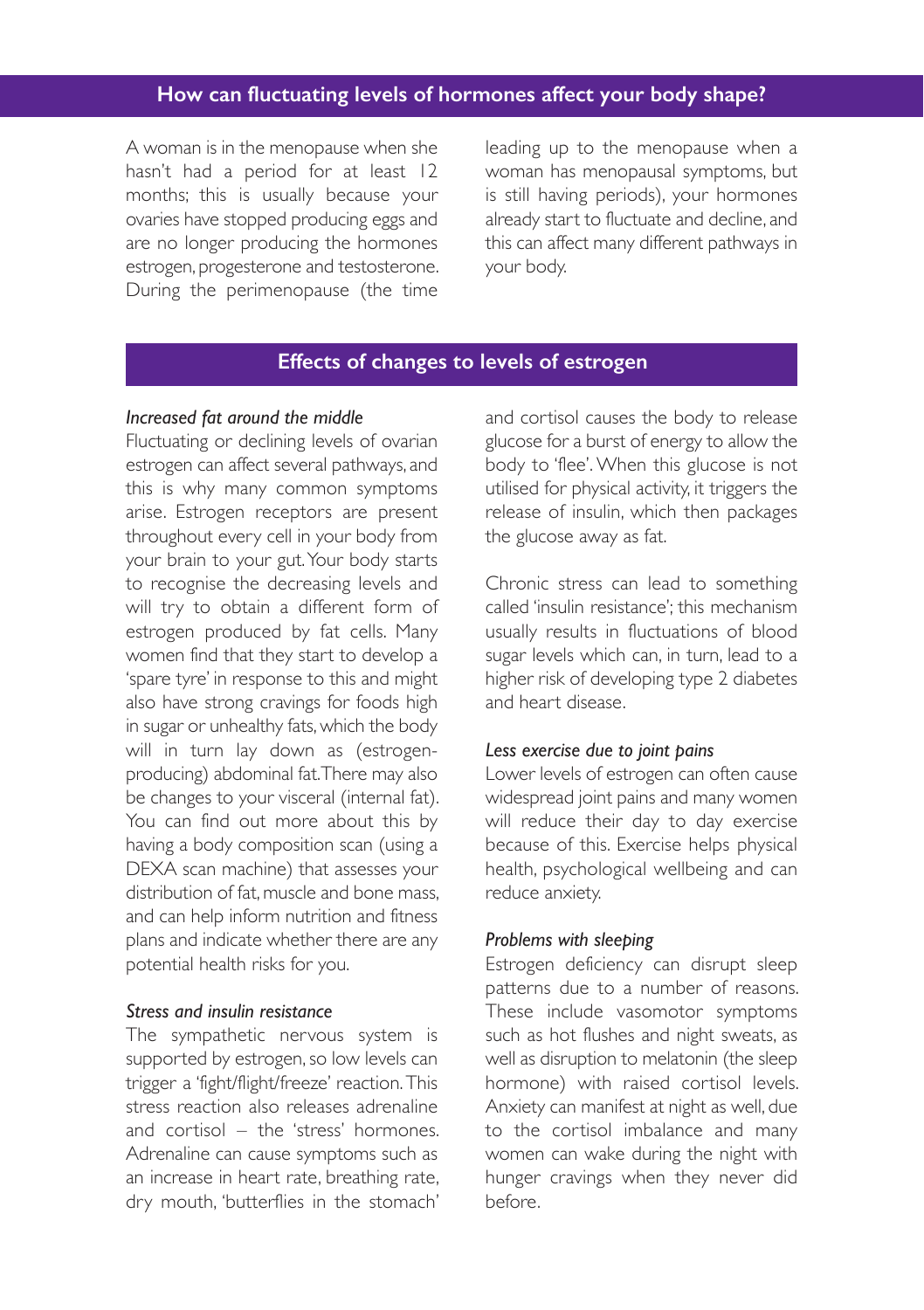### **Leptin and ghrelin – the 'hunger hormones'**

Leptin and ghrelin are two other hormones that are closely linked to weight. Leptin acts as an appetite suppressant and ghrelin as an appetite stimulant. Increased fat in the body can cause leptin resistance which means that the normal signals to let us know we are full become disrupted. Many 'quick-fix'

weight loss plans can trigger increasing levels of ghrelin and hunger. Sleep also has an important part to play in the regulation of these two hormones; poor sleep can increase ghrelin which can make us feel hungry, and it decreases leptin which stops us from feeling full.

#### **Lower testosterone: slower metabolism**

Testosterone is another important female hormone. Women produce more testosterone than estrogen from the ovaries, and a decline in levels can lead to a decrease in muscle mass and lower energy levels. This in turn can reduce your baseline metabolic rate; fewer calories are burned even with exactly the same nutritional intake as before your perimenopause.

The pathway for this can be slightly different in women who have a history of conditions such as polycystic ovarian syndrome. Women with this condition can have slightly higher testosterone levels as the usual ovarian cycle pathway is disrupted. It is also commonly associated with insulin resistance and women with polycystic ovarian syndrome often have difficulty reducing weight.

## **Neurotransmitters that influence mood and reward centres in the brain**

Neurotransmitters - such as dopamine, oxytocin and serotonin - are chemicals that often impact on the mood and reward centres in your brain. We know that fluctuating levels of estrogen and testosterone can influence the levels of these neurotransmitters.

Dopamine is often released when thinking about a 'reward' or pleasurable experience and can be linked to repeated patterns of behaviour, such as comfort eating at the end of a stressful day.

Serotonin is responsible for stabilising your mood and is commonly affected by fluctuating hormones. It has an effect on appetite regulation and, as well as being

produced in the brain, it is also produced in the gut. A healthy gut environment can really help stabilise your mood, which in turn can affect the cravings that are so commonly experienced during menopause.

Oxytocin - sometimes known as the 'cuddle hormone' due to its effect on relationships and social interactions - is also produced in the brain and the gut, and has a positive effect on gut health.

These are only some of the pathways supported by female hormones - it isn't hard to see why there can be so much disruption during the perimenopause and menopause.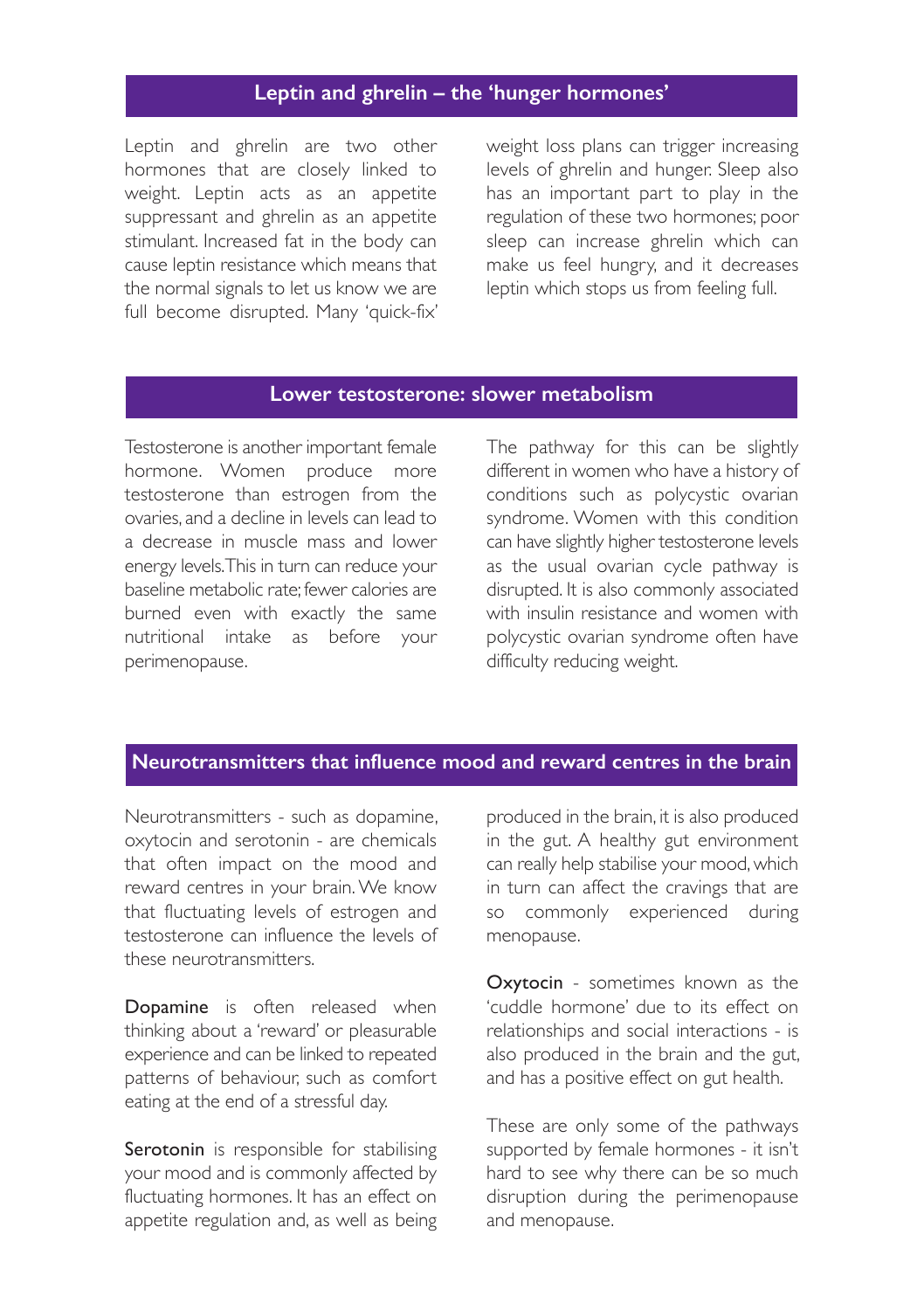## **HRT**

Body identical HRT can be safely used by the vast majority of women and can be a key factor in starting to stabilise all of these pathways. There are many other aspects to health and wellbeing that also need to be considered alongside HRT and it can be useful to look at both as a

long-term plan for the future. The benefits of HRT in relieving menopausal symptoms and protecting your future health is covered in detail in other booklets, podcasts and videos on the menopausedoctor.co.uk website.

## **Our top tips are:**

#### 1. Keep a food diary

This can be a really helpful start to pinpoint times where you may be more likely to over or under eat. You might find it useful to jot down meals and snacks, make a note of your mood, and note how hungry you were feeling, both at the time, and half an hour after eating.

## 2. Include complex carbohydrates, protein and healthy fats with every meal

Eating complex carbohydrates (for example, vegetables and whole grains), protein (e.g. fish, chicken, meat, dairy products, eggs, pulses) and healthy fats (e.g. olive oil, avocados, oily fish, seeds and nuts) will promote feelings of fullness for longer.

If you notice a pattern in your food diary where you are having very little to eat during the day, but then ending up having a large meal followed by evening snacks, try having a meal earlier in the day that includes complex carbohydrates, healthy fats and protein. This will reduce the level of ghrelin (the hunger hormone) that is released and is likely to improve energy levels. A good example would include porridge with full fat milk (protein and

healthy fat), mixed berries (complex carbohydrate) and some nuts and seeds (protein and healthy fat - unless you have a nut allergy, of course).

#### 3. Support your gut health

There is increasing evidence that improving gut health has hugely beneficial effects on mood, weight and quality of sleep, to name but a few. There are many resources available on menopausedoctor.co.uk that discuss gut health, including booklets, podcasts and videos with nutritionist Emma Ellice-Flint

We know the importance of adding a wide variety of fruit and vegetables to our diet. The ratio should be approximately 2 pieces of fruit, to 8 portions of vegetables. Studies have shown that this variety promotes a healthy gut and may reduce symptoms such as constipation and bloating. Look for online guides to 'eating the rainbow' which aim to include many different colours of fruit and vegetables in our diets. This ensures intake of a wide variety of micronutrients, which are essential for good health.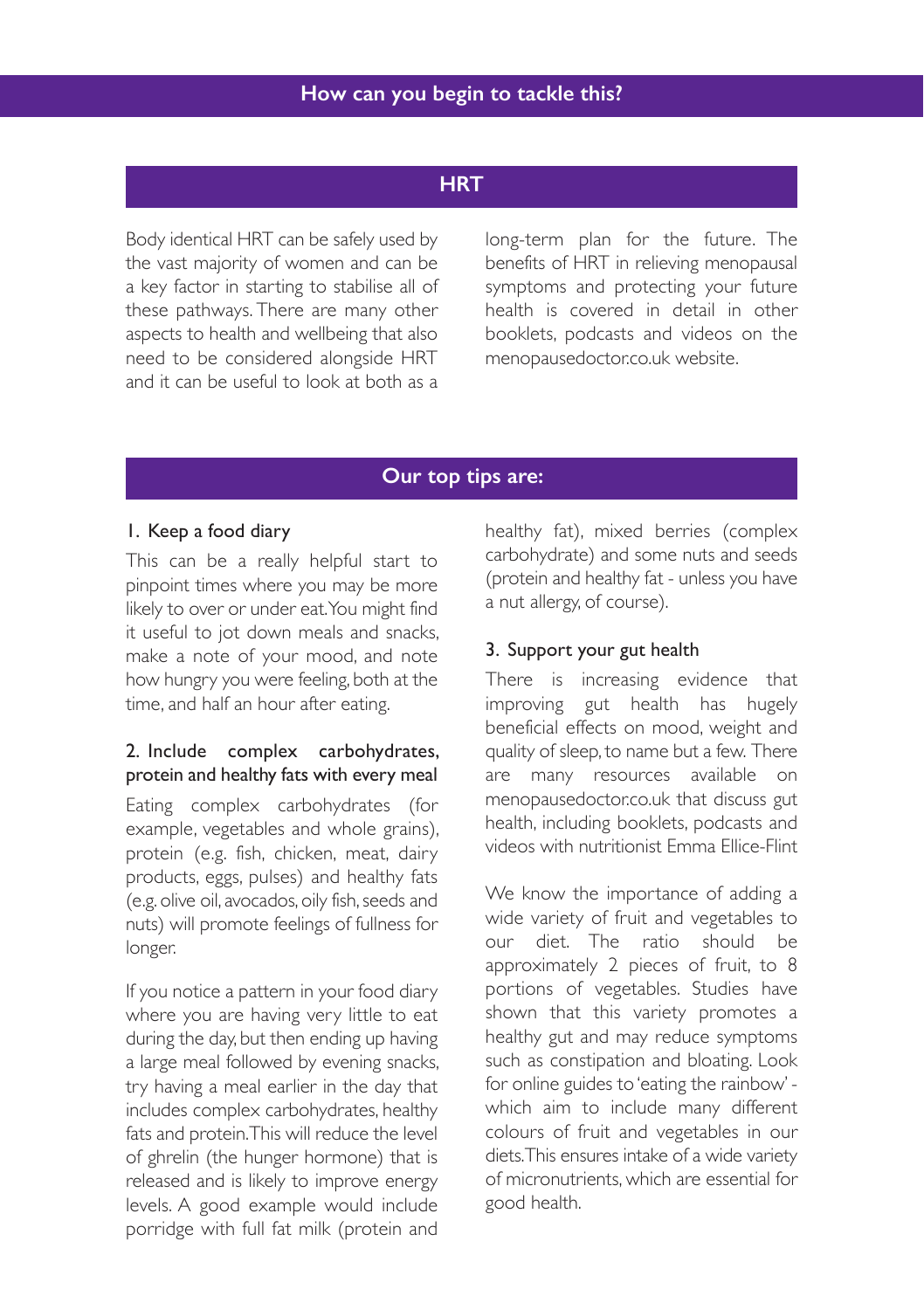## 4. Keep well hydrated

When we are busy, it is easy to mistake thirst for hunger so have a glass of water before reaching for a snack. Try to reduce caffeine found in soft drinks, coffee and tea, as they act as diuretics which may cause dehydration and increase bladder irritability. If you usually consume a lot of these drinks, reduce them gradually over a few weeks, as a sudden reduction can trigger a rebound headache. Caffeine also stays in the system for a long time and disrupts sleep. As mentioned before, poor sleep increases cortisol and ghrelin which leads to hunger and weight gain.

## 5. Identify the tricky times

Use your food diary to help identify why you eat when you do, and whether the types of food you're eating could be improved upon. Do you snack because you are bored or stressed? Have you skipped meals or not drunk enough? Have you had enough protein, or did you have a glucose dip because of too many refined carbohydrates, causing an insulin spike? Planning ahead really helps these issues; eating 2-3 regular meals will reduce insulin spikes and, with the right nutrition, can also reduce hunger.

Changing routines in the evening such as going out for half an hour of fresh air after an evening meal or planning a telephone catch up with somebody to avoid late snacking, can start to break ingrained patterns.

Writing in a journal can also help to declutter our brains at the end of the day and possibly identify hidden thoughts or worries that may need addressing with the help of friends, or through supportive counselling.

## 6. Support your reward pathways

Avoiding having sugary snacks in the house can be useful to begin with. Ask

friends or relatives to support you and let them know that this is going to be hard.

The hypothalamus is the primitive part of your brain that sends out fast, 'impulse' thoughts. It takes the cortical part of your brain - often more true to yourselflonger to process the thoughts and make a decision.

Try and tune into the slower, decisionmaking pathways and spend a little time 'discussing' this with the impulse pathway. Taking time to eat without distractions, not grabbing food on the go, and planning your nutrition ahead, can all help.

Stress often leads to comfort eating and this will in turn lead to uncomfortable feelings. Plan ahead and think about other ways that you could take some time out to manage stress. Activities that calm the parasympathetic nervous system such as being outside (walking in green spaces is particularly good for this), yoga, Pilates, mindfulness, meditation and craft can all help.

## 7. Avoid or reduce alcohol

Many women find that they become much more intolerant of alcohol during the menopause and it may be the time to take a good look at your drinking habits. Alcohol is damaging for many reasons - it is often high in sugar and empty calories (there are approximately 190 calories in a 250ml glass of white wine). The sugar content will trigger an insulin spike, followed by low blood sugars. This in turn leads to cravings and, at the same time, inhibits the slower thought processing. As a result, it can become much more difficult to resist those fast impulses described earlier and make more thoughtful decisions. There are many online support groups and books available to help 'dig down' into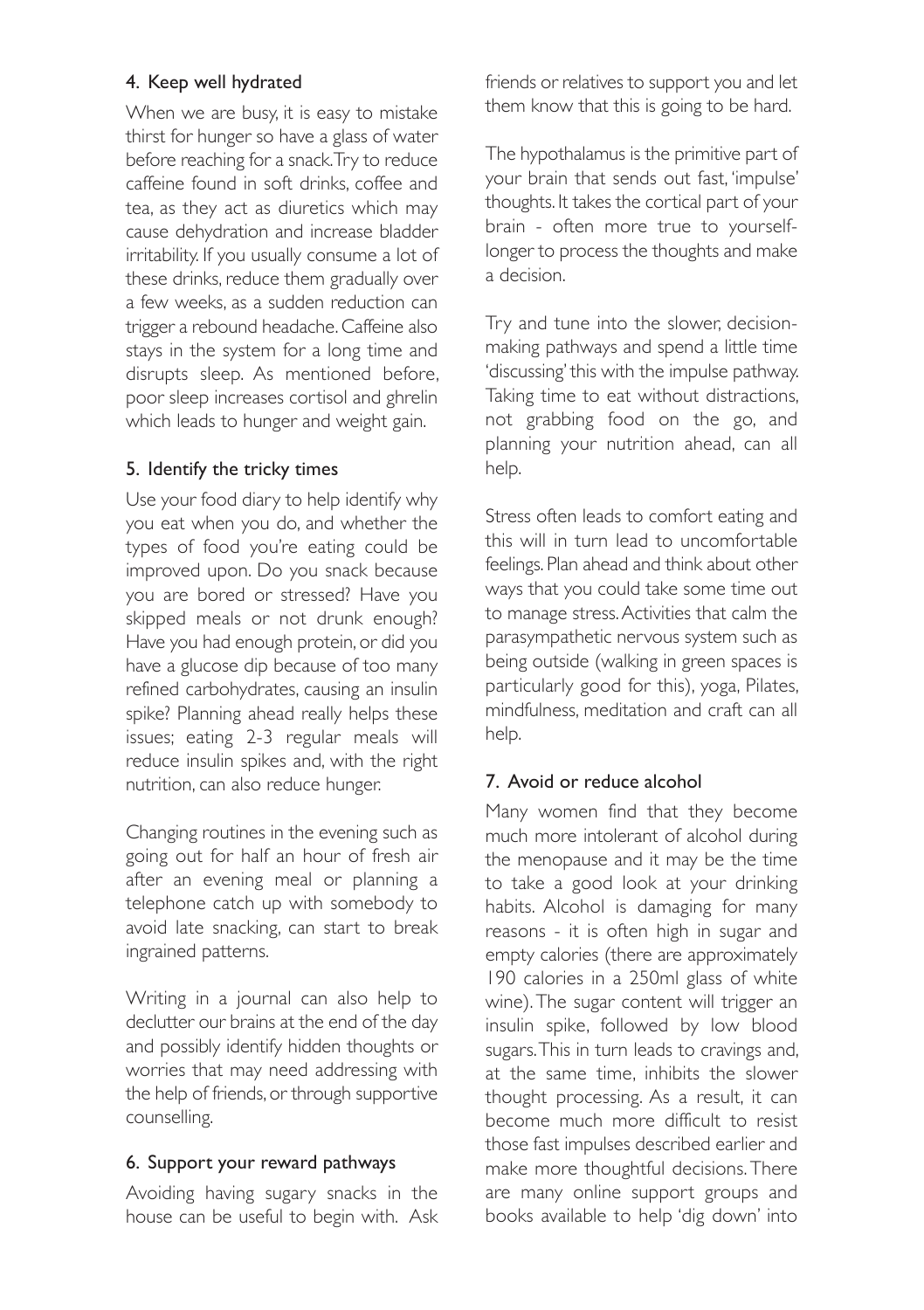whether alcohol is having a major impact on your wellbeing during this time.

## 8. Change the way you talk to yourself

Navigating through the menopause can be really tough and women often talk to themselves in a negative way. Changing small elements of your routines gradually builds up self-confidence. A good way to visualise the changes is to use an 'I can do this' board (physical or digital) by writing down 3 things that you have done for your health and wellbeing each day, in a diary or on post-it notes, or use photos on your phone as a reminder of the healthier choices you made.

Try to think of activities that you enjoy and set aside some regular time for them.

Monitor the way that you 'speak' to yourself and ask yourself whether you would address a friend in the same manner.

## not going to be of long-term benefit. Many women have spent their lives 'yo-yo' dieting and it can be immensely frustrating to lose weight, only to regain even more. The reason behind this is that restricting calories will ultimately decrease your basal metabolic rate. You may have noticed changes in your skin and hair when doing these diets, due to nutrient deficiencies. They are also likely to cause muscle breakdown and increase cortisol, leading to more stubborn fat deposition.

Try to focus more on the number and variety of healthy foods that you are adding to your diet. If you feel that you need more structure with this, then it may be worth investing in some sessions with a nutritional therapist or asking a trusted friend to advise. 'How Not To Diet' by Michael Greger, or 'Brain Changer' by Prof. Felice Jacka are both books that give sound nutritional advice.

# 9. Avoid quick fix diets

Any diet plan that promises quick fixes is

## Finally...

Use the perimenopause or menopause as an opportunity to carry out a full MOT for your health and wellbeing. It can be really hard to change behaviours but introducing small changes at a time, and then adding more as you become more confident, will soon start to make a difference.

Throw out the scales. This is all about how you look after your body and your psychological health - and how you feel as a result.

There will be ups and downs, there always are. However, a bad day is just that - a day. The next day is time to try again.

Change is slow. This is a long-term plan, not a quick fix. Ask a family member or good friend to join this journey with you, as they can be a great source of support and encouragement.